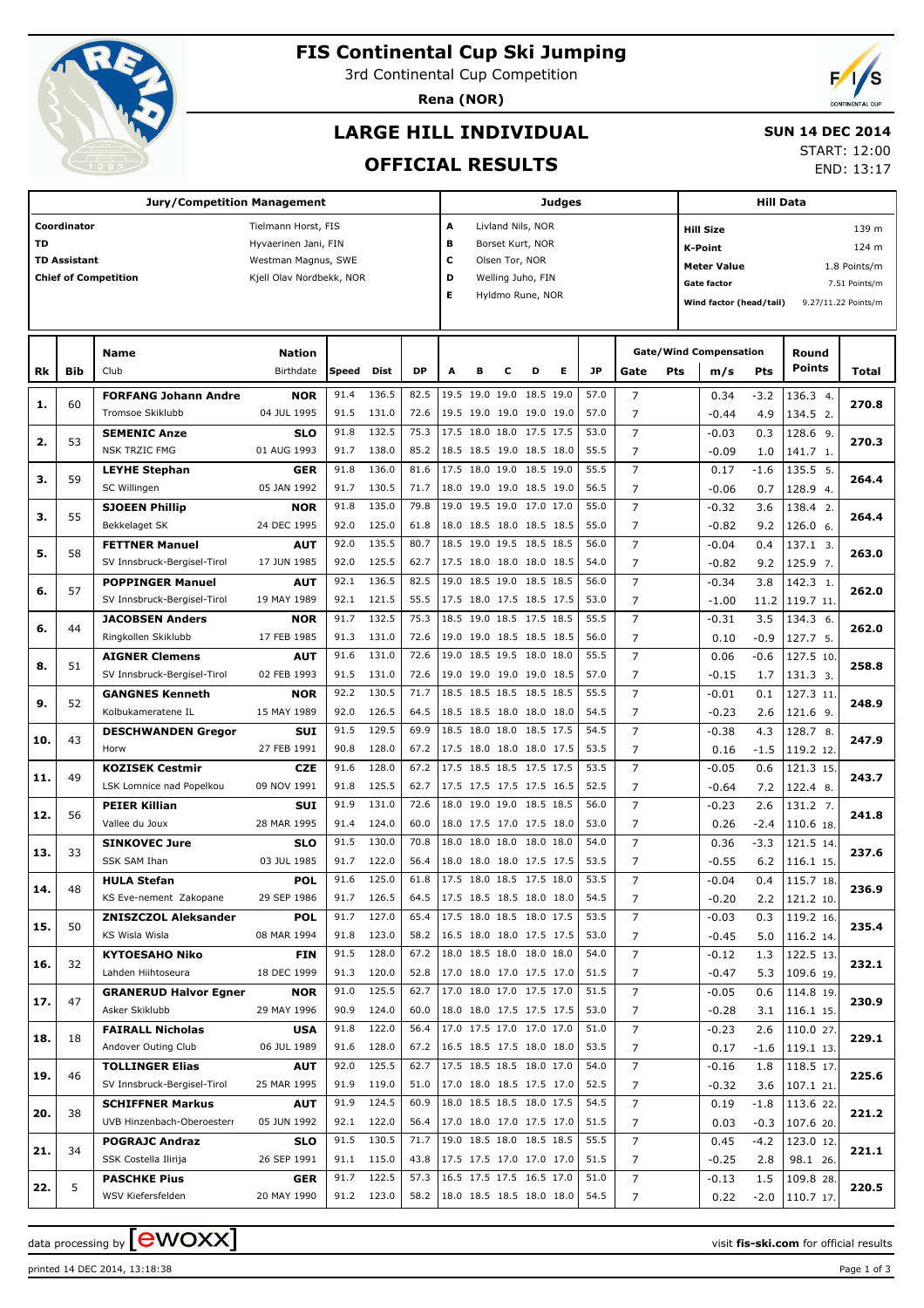

# **FIS Continental Cup Ski Jumping**

3rd Continental Cup Competition

**Rena (NOR)**



## **LARGE HILL INDIVIDUAL**

#### **SUN 14 DEC 2014** START: 12:00

### **OFFICIAL RESULTS**

|     |            | <b>OFFICIAL RESULTS</b><br>$-1892$                 |                            |              |                |              |   |   |                                                      |   |    |              |                                  |     |                                      |                  | END: 13:17             |       |
|-----|------------|----------------------------------------------------|----------------------------|--------------|----------------|--------------|---|---|------------------------------------------------------|---|----|--------------|----------------------------------|-----|--------------------------------------|------------------|------------------------|-------|
| Rk  | <b>Bib</b> | <b>Name</b><br>Club                                | <b>Nation</b><br>Birthdate | Speed        | <b>Dist</b>    | <b>DP</b>    | A | в | C                                                    | D | E. | <b>JP</b>    | Gate                             | Pts | <b>Gate/Wind Compensation</b><br>m/s | <b>Pts</b>       | Round<br><b>Points</b> | Total |
| 23. | 42         | <b>MAYER Nicolas</b><br>Courchevel                 | <b>FRA</b><br>06 OCT 1990  | 91.7<br>91.5 | 122.5<br>119.5 | 57.3<br>51.9 |   |   | 18.0 18.0 18.0 17.5 17.5<br>17.0 17.5 17.0 17.5 17.5 |   |    | 53.5<br>52.0 | $\overline{7}$<br>$\overline{7}$ |     | $-0.26$<br>$-0.09$                   | 2.9<br>1.0       | 113.7 21.<br>104.9 22. | 218.6 |
| 24. | 36         | <b>HUBER Daniel</b><br>SC Seekirchen-Salzburg      | <b>AUT</b><br>02 JAN 1993  | 91.4<br>91.2 | 127.0<br>118.0 | 65.4<br>49.2 |   |   | 18.0 18.0 18.5 16.5 17.0<br>17.0 16.5 17.0 16.5 16.5 |   |    | 53.0<br>50.0 | $\overline{7}$<br>7              |     | 0.43<br>$-0.15$                      | $-4.0$<br>1.7    | 114.4 20.<br>100.9 25. | 215.3 |
| 25. | 37         | <b>JOHANSSON Robert</b><br>Soere Aal IL            | <b>NOR</b><br>23 MAR 1990  | 91.6<br>91.6 | 124.5<br>119.0 | 60.9<br>51.0 |   |   | 17.5 18.0 18.0 17.5 17.0<br>16.0 17.0 16.5 16.5 16.0 |   |    | 53.0<br>49.0 | $\overline{7}$<br>$\overline{7}$ |     | 0.28<br>$-0.14$                      | $-2.6$<br>1.6    | 111.3 24.<br>101.6 24. | 212.9 |
| 26. | 39         | <b>ZOGRAFSKI Vladimir</b><br><b>NSA</b>            | <b>BUL</b><br>14 JUL 1993  | 90.9<br>90.9 | 124.5<br>120.5 | 60.9<br>53.7 |   |   | 17.0 16.0 16.5 15.5 16.0<br>17.0 17.0 17.5 17.5 17.0 |   |    | 48.5<br>51.5 | 7<br>7                           |     | $-0.02$<br>0.24                      | 0.2<br>$-2.2$    | 109.6 29.<br>103.0 23. | 212.6 |
| 27. | 6          | <b>AALTO Antti</b><br>Kiteen Urheilijat            | <b>FIN</b><br>02 APR 1995  | 91.7<br>91.5 | 125.0<br>115.5 | 61.8<br>44.7 |   |   | 16.5 16.5 16.5 15.5 16.0<br>17.0 17.0 17.0 17.5 16.0 |   |    | 49.0<br>51.0 | 7<br>7                           |     | $-0.07$<br>$-0.09$                   | 0.8<br>1.0       | 111.6 23.<br>96.7 27.  | 208.3 |
| 28. | 7          | <b>ALAMOMMO Andreas</b><br>Ounasvaaran Hiihtoseura | <b>FIN</b><br>23 DEC 1998  | 91.7<br>91.6 | 123.5<br>116.0 | 59.1<br>45.6 |   |   | 17.5 17.0 17.0 16.5 17.0<br>17.0 16.5 17.0 17.0 16.5 |   |    | 51.0<br>50.5 | 7<br>7                           |     | $-0.10$<br>0.04                      | 1.1<br>$-0.4$    | 111.2 25.<br>95.7 28.  | 206.9 |
| 29. | 26         | <b>STURSA Vojtech</b><br>Dukla Liberec             | <b>CZE</b><br>03 AUG 1995  | 91.6<br>91.3 | 121.0<br>118.0 | 54.6<br>49.2 |   |   | 17.0 17.5 17.0 17.0 17.0<br>15.5 16.5 15.5 16.0 15.5 |   |    | 51.0<br>47.0 | $\overline{7}$<br>7              |     | $-0.44$<br>0.15                      | 4.9<br>$-1.4$    | 110.5 26.<br>94.8 30.  | 205.3 |
| 30. | 35         | <b>CIKL Martin</b><br>Dukla Liberec                | <b>CZE</b><br>17 AUG 1987  | 92.1<br>91.7 | 124.5<br>116.5 | 60.9<br>46.5 |   |   | 18.0 18.0 18.0 17.5 17.5<br>16.5 17.0 17.0 17.0 16.5 |   |    | 53.5<br>50.5 | 7<br>7                           |     | 0.55<br>0.15                         | $-5.1$<br>$-1.4$ | 109.3 30.<br>95.6 29.  | 204.9 |

|     |                | Not qualified for final round                                                      |      |            |      |                                                                      |       |
|-----|----------------|------------------------------------------------------------------------------------|------|------------|------|----------------------------------------------------------------------|-------|
| 31. | 3              | <b>RUDA Adam</b><br><b>POL</b><br>18 NOV 1995<br>ZTS Zakucie Zagorz                |      | 91.8 120.5 | 53.7 | $\overline{7}$<br>15.5 17.0 17.0 16.0 16.5<br>49.5<br>$-0.38$<br>4.3 | 107.5 |
| 32. | 40             | <b>ZUPANCIC Miran</b><br><b>SLO</b><br>11 NOV 1989<br>SK Zagorje                   |      | 91.4 121.0 | 54.6 | 17.0 17.5 18.0 17.5 17.0<br>$\overline{7}$<br>$-0.05$<br>0.6<br>52.0 | 107.2 |
| 33. | 31             | <b>KLUSEK Bartlomiej</b><br><b>POL</b><br>LKS Klmczok Bystra<br>15 JAN 1993        |      | 91.6 118.0 | 49.2 | 17.0 17.0 17.5 17.5 17.0<br>$\overline{7}$<br>$-0.35$<br>3.9<br>51.5 | 104.6 |
| 34. | 30             | <b>EGLOFF Luca</b><br><b>SUI</b><br>06 JUN 1995<br>Grabserberg                     |      | 91.7 117.0 | 47.4 | 16.5 17.0 17.0 17.0 16.5<br>$\overline{7}$<br>50.5<br>$-0.59$<br>6.6 | 104.5 |
| 35. | 45             | <b>JUSTIN Rok</b><br><b>SLO</b><br>SSD Stol Zirovnica<br>06 APR 1993               |      | 91.2 116.5 | 46.5 | 18.5 18.0 19.0 17.5 17.5<br>$\overline{7}$<br>54.0<br>$-0.33$<br>3.7 | 104.2 |
| 36. | 54             | <b>WENIG Daniel</b><br><b>GER</b><br>SK Berchtesgaden<br>12 AUG 1991               |      | 92.1 117.5 | 48.3 | 17.5 17.0 18.0 17.0 17.0<br>$\overline{7}$<br>2.9<br>51.5<br>$-0.26$ | 102.7 |
| 37. | 41             | <b>QUECK Danny</b><br><b>GER</b><br>WSV 08 Lauscha<br>17 SEP 1989                  |      | 91.8 116.0 | 45.6 | 17.0 17.5 18.0 17.0 16.5<br>$\overline{7}$<br>$-0.27$<br>3.0<br>51.5 | 100.1 |
| 38. | 29             | <b>HVALA Jaka</b><br><b>SLO</b><br>Ssk Ponikve<br>15 JUL 1993                      |      | 91.8 112.5 | 39.3 | 16.0 16.5 17.0 17.0 16.5<br>$\overline{7}$<br>$-0.70$<br>7.9<br>50.0 | 97.2  |
| 39. | 21             | <b>BIEGUN Krzysztof</b><br><b>POL</b><br>SS-R LZS Sokol Szczyrk<br>21 MAY 1994     |      | 91.3 118.0 | 49.2 | 15.5 16.0 17.0 16.5 16.5<br>$\overline{7}$<br>0.25<br>49.0<br>$-2.3$ | 95.9  |
| 40. | 14             | <b>RHOADS William</b><br><b>USA</b><br><b>UOP Sports Clubs</b><br>08 JUN 1995      | 91.9 | 113.0      | 40.2 | 16.5 16.5 16.0 16.5 16.0<br>$\overline{7}$<br>49.0<br>$-0.50$<br>5.6 | 94.8  |
| 41. | 8              | <b>WINTER Paul</b><br><b>GER</b><br>SC Willingen<br>05 OCT 1997                    |      | 91.0 116.0 | 45.6 | 16.5 17.0 17.0 17.0 16.0<br>$\overline{7}$<br>$-2.4$<br>50.5<br>0.26 | 93.7  |
| 42. | 23             | <b>ANTONISSEN Lars</b><br><b>NED</b><br>31 JUL 1995<br>National Team               |      | 91.7 115.5 | 44.7 | 17.5 17.0 17.5 17.0 16.5<br>$\overline{7}$<br>51.5<br>0.44<br>$-4.1$ | 92.1  |
| 43. | 28             | <b>POL</b><br><b>MIETUS Krzysztof</b><br>AZS Zakopane<br>08 MAR 1991               |      | 91.4 112.0 | 38.4 | 16.0 16.5 16.0 16.0 16.0<br>$\overline{7}$<br>5.5<br>48.0<br>$-0.49$ | 91.9  |
| 44. | 27             | <b>PITEA Sorin Iulian</b><br><b>ROU</b><br><b>CSS Dinamo Rasnov</b><br>09 JUL 1997 |      | 91.2 111.5 | 37.5 | 16.5 17.0 16.0 17.0 16.5<br>50.0<br>$\overline{7}$<br>$-0.34$<br>3.8 | 91.3  |
| 44. | $\overline{4}$ | <b>INNGJERDINGEN Christian</b><br><b>SWE</b><br>Holmens If<br>19 DEC 1996          |      | 91.5 112.5 | 39.3 | 16.0 17.0 17.0 16.5 16.5<br>$\overline{7}$<br>2.0<br>50.0<br>$-0.18$ | 91.3  |
| 46. | 15             | <b>LANIN Ivan</b><br><b>RUS</b><br>15 JAN 1992                                     |      | 91.4 110.5 | 35.7 | 16.0 17.0 17.0 17.0 15.5<br>$\overline{7}$<br>50.0<br>$-0.45$<br>5.0 | 90.7  |
| 47. | 24             | <b>TOROK Eduard</b><br><b>ROU</b><br>02 MAY 1997<br>CSS Dinamo Rasnov              |      | 90.6 113.5 | 41.1 | 16.5 17.0 17.0 17.0 15.5<br>$\overline{7}$<br>50.5<br>0.16<br>$-1.5$ | 90.1  |

data processing by **CWOXX**  $\blacksquare$